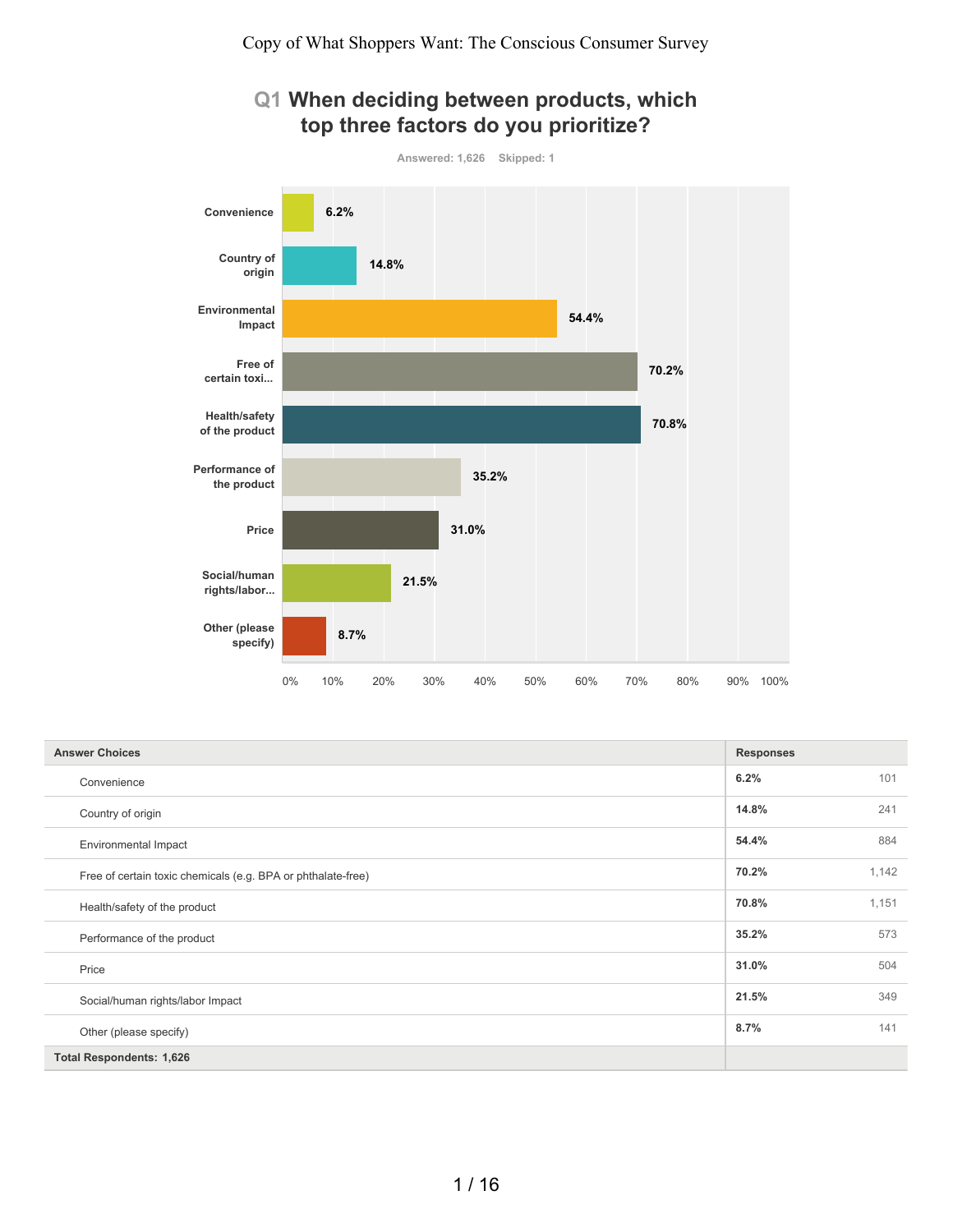

| <b>Answer Choices</b>                      | <b>Responses</b> |       |
|--------------------------------------------|------------------|-------|
| Baby care                                  | 30.1%            | 488   |
| Cleaning                                   | 66.2%            | 1,073 |
| Clothing (adult & child)                   | 35.6%            | 576   |
| Cosmetics                                  | 45.9%            | 743   |
| Electronics                                | 20.3%            | 329   |
| Food packaging and storage                 | 60.8%            | 985   |
| Furniture and bedding                      | 35.7%            | 578   |
| Personal care (i.e. shampoo, lotion, etc.) | 65.6%            | 1,062 |
| Toys                                       | 24.1%            | 390   |
| All of the above                           | 44.1%            | 715   |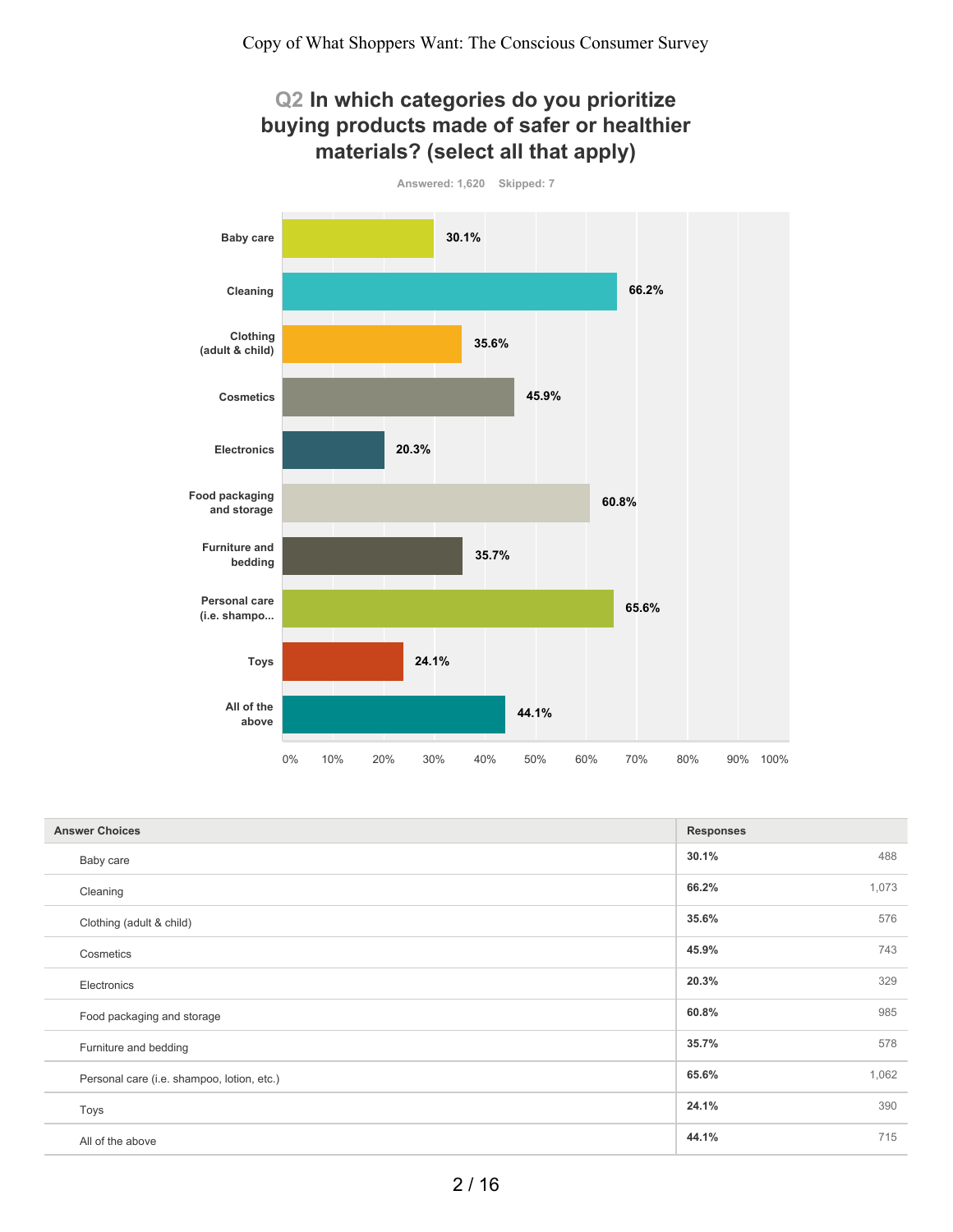**Total Respondents: 1,620**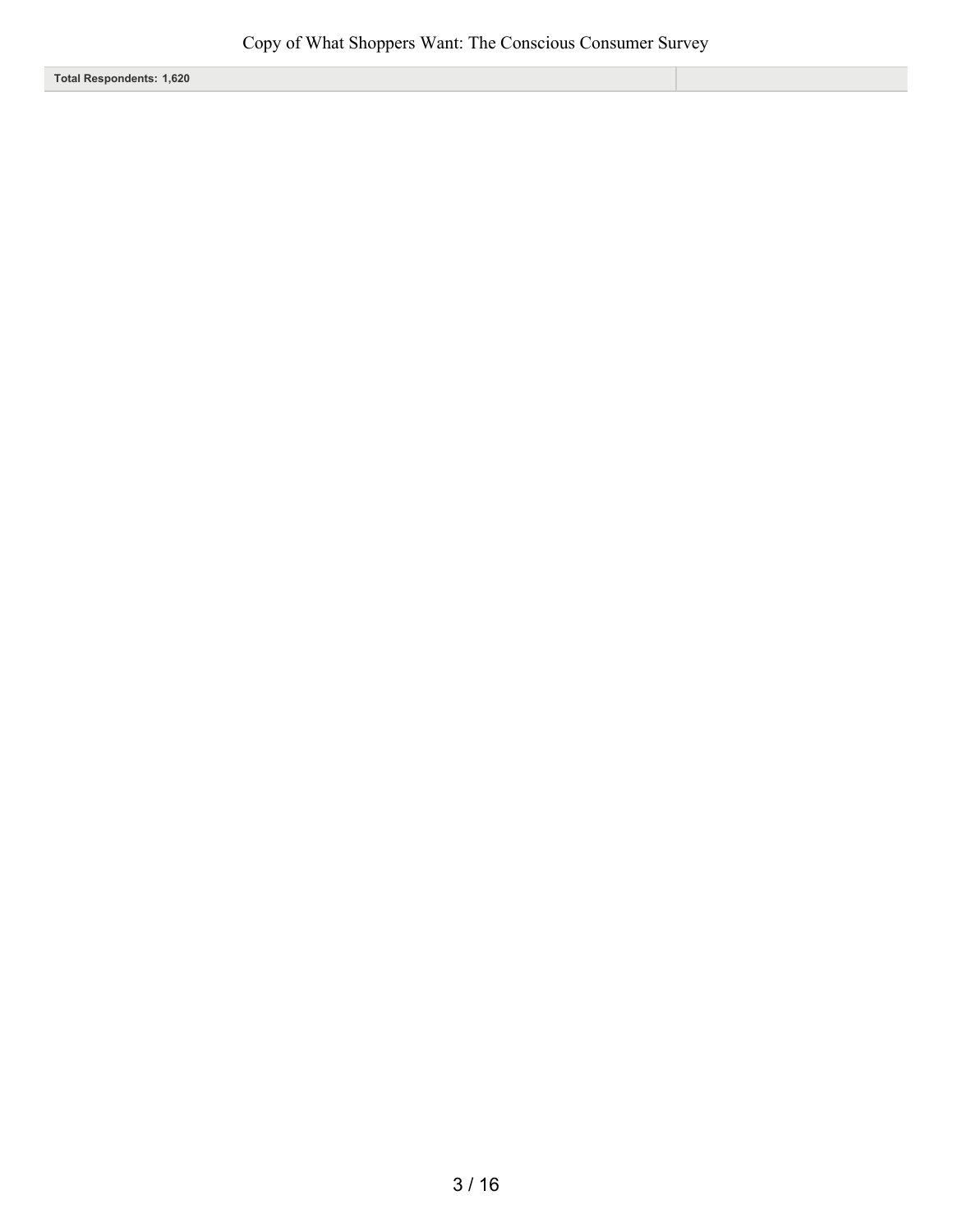## **Q3 Approximately how frequently do you buy household products you consider to be safer or healthier than average?**



| Answered: 1.619 | Skipped: 8 |
|-----------------|------------|

| <b>Answer Choices</b> | <b>Responses</b> |
|-----------------------|------------------|
| 0% of the time        | 0.5%<br>8        |
| 10% of the time       | 1.9%<br>31       |
| 25% of the time       | 5.7%<br>93       |
| 50% of the time       | 12.4%<br>200     |
| 75% of the time       | 672<br>41.5%     |
| 100% of the time      | 615<br>38.0%     |
| <b>Total</b>          | 1,619            |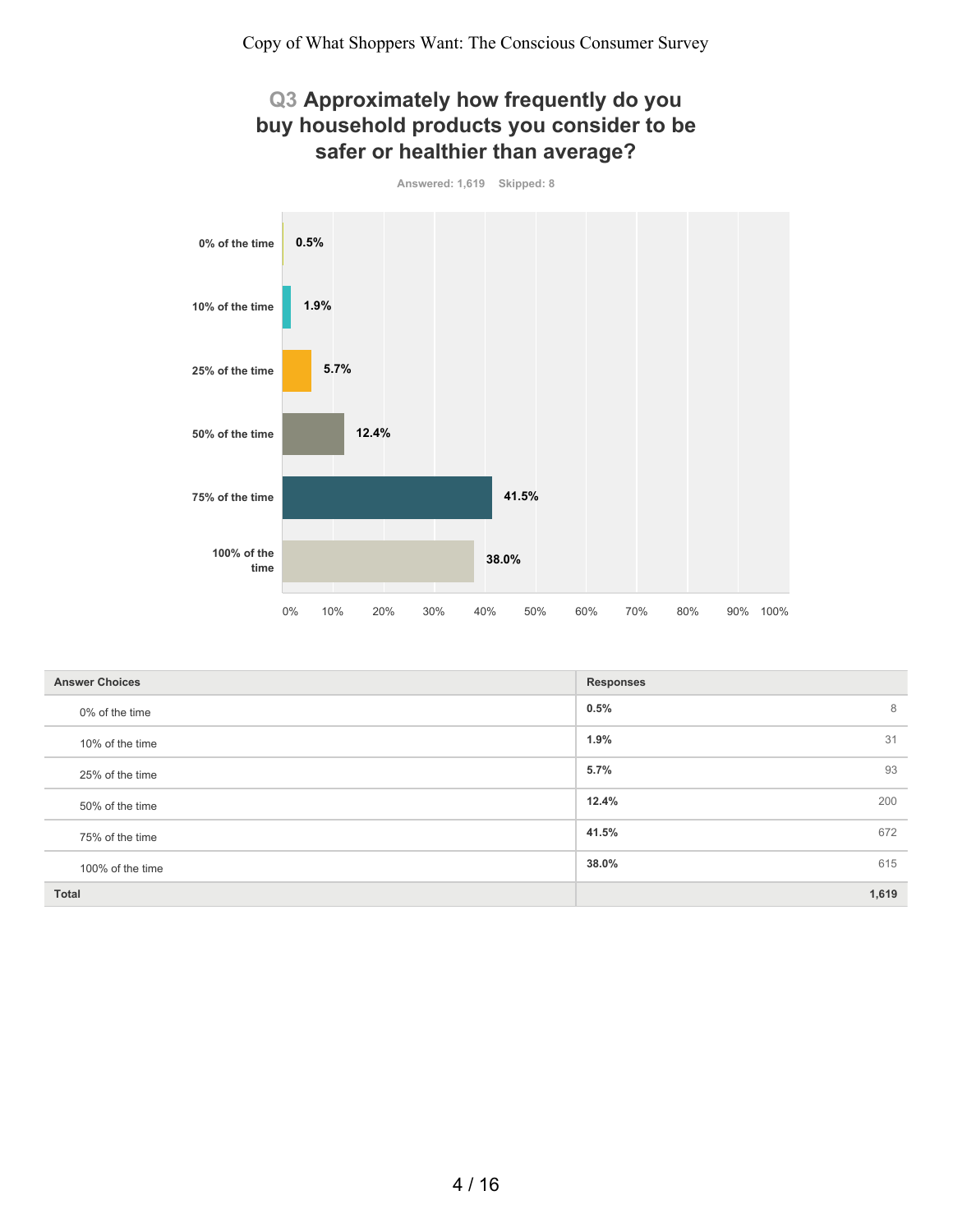

## **Q4 Which of these chemicals do you recognize and avoid? (select all that apply)**

| <b>Answer Choices</b><br><b>Responses</b>     |       |       |
|-----------------------------------------------|-------|-------|
| BPA (bisphenol A)                             | 70.3% | 1,142 |
| Flame retardants                              | 57.3% | 931   |
| Formaldehyde                                  | 67.1% | 1,090 |
| "Fragrance" (as a term on an ingredient list) | 53.7% | 873   |
| Lead                                          | 66.0% | 1,072 |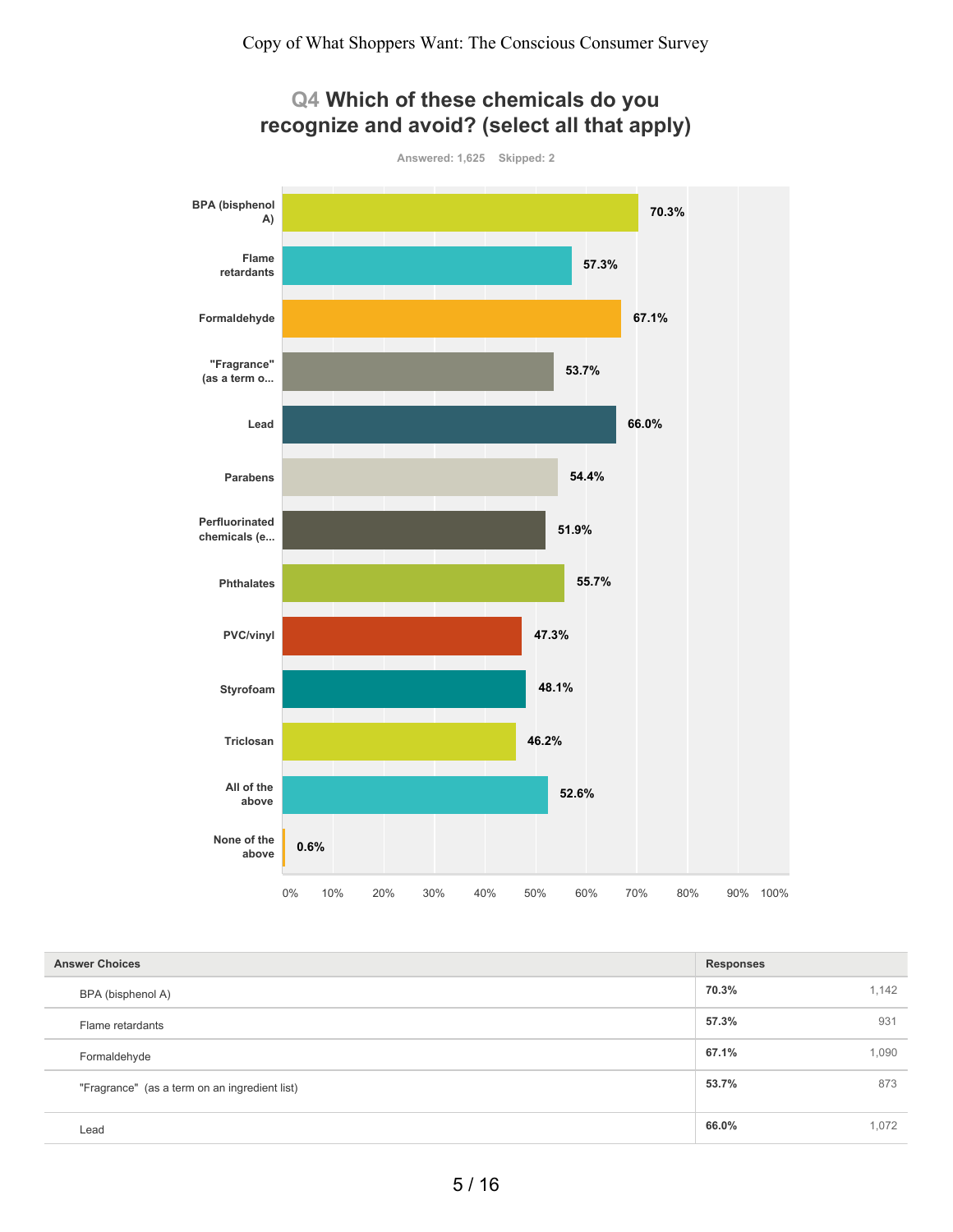### Copy of What Shoppers Want: The Conscious Consumer Survey

| Parabens                                       | 54.4% | 884 |
|------------------------------------------------|-------|-----|
| Perfluorinated chemicals (e.g. PFOA or Teflon) | 51.9% | 844 |
| Phthalates                                     | 55.7% | 905 |
| PVC/vinyl                                      | 47.3% | 769 |
| Styrofoam                                      | 48.1% | 782 |
| Triclosan                                      | 46.2% | 750 |
| All of the above                               | 52.6% | 854 |
| None of the above                              | 0.6%  | 10  |
| <b>Total Respondents: 1,625</b>                |       |     |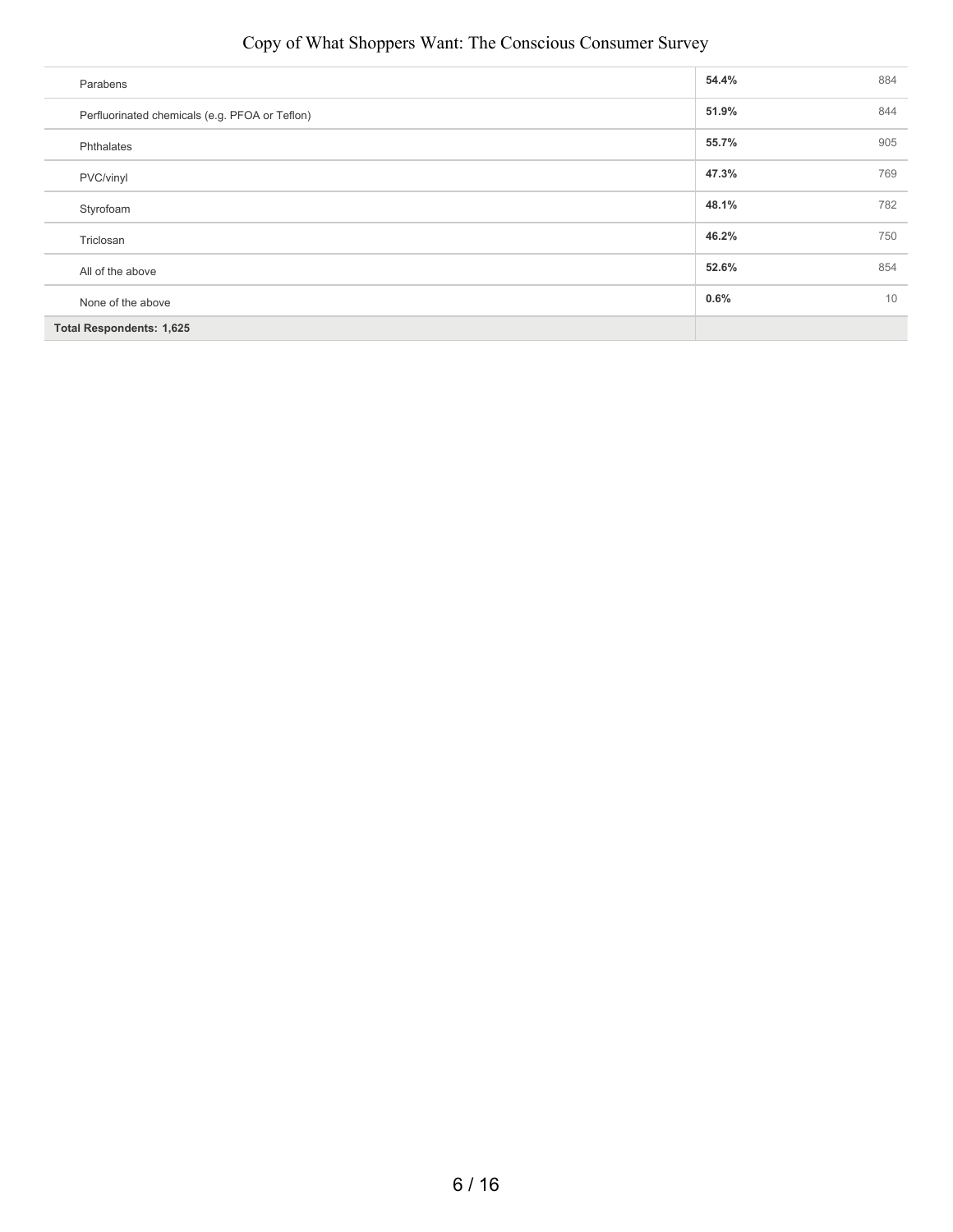## **Q5 Would you be more or less likely to shop from retailers that have taken steps to eliminate toxic chemicals from the products they sell?**



| <b>Answer Choices</b> | <b>Responses</b> |
|-----------------------|------------------|
| Much more likely      | 84.2%<br>1,366   |
| More likely           | 14.6%<br>237     |
| Same                  | 16<br>1.0%       |
| Less likely           | 0.1%             |
| Much less likely      | 2<br>0.1%        |
| <b>Total</b>          | 1,622            |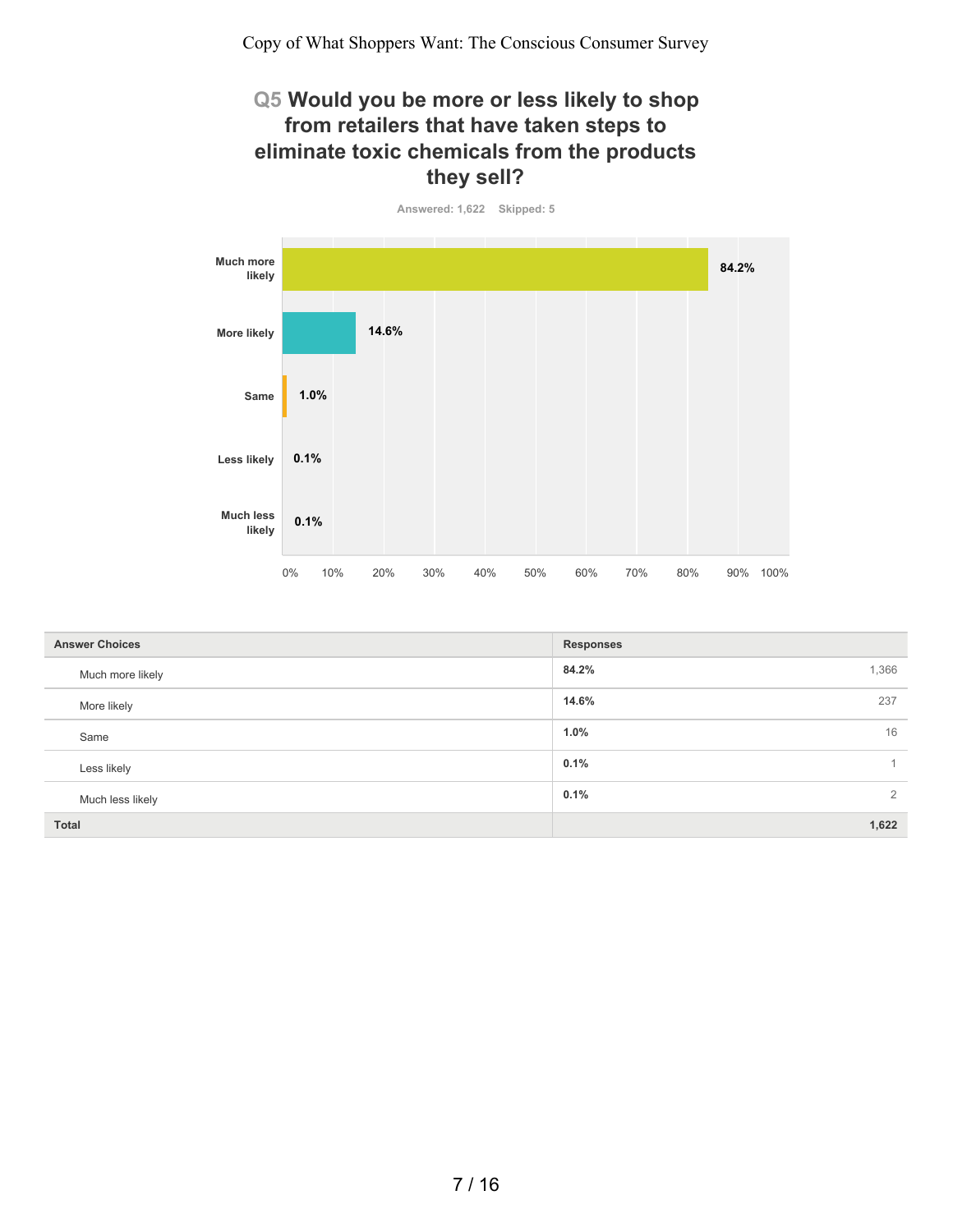# **Q6 How much more are you willing/able to spend for a product you know is safer?**



| <b>Answer Choices</b>            | <b>Responses</b> |
|----------------------------------|------------------|
| No more $(0\%)$                  | 29<br>1.8%       |
| A little more (1-5%)             | 17.2%<br>278     |
| A fair bit more (5-15%)          | 42.4%<br>687     |
| A good deal more (16-25%)        | 35.5%<br>575     |
| Cannot afford any increased cost | 3.1%<br>50       |
| <b>Total</b>                     | 1,619            |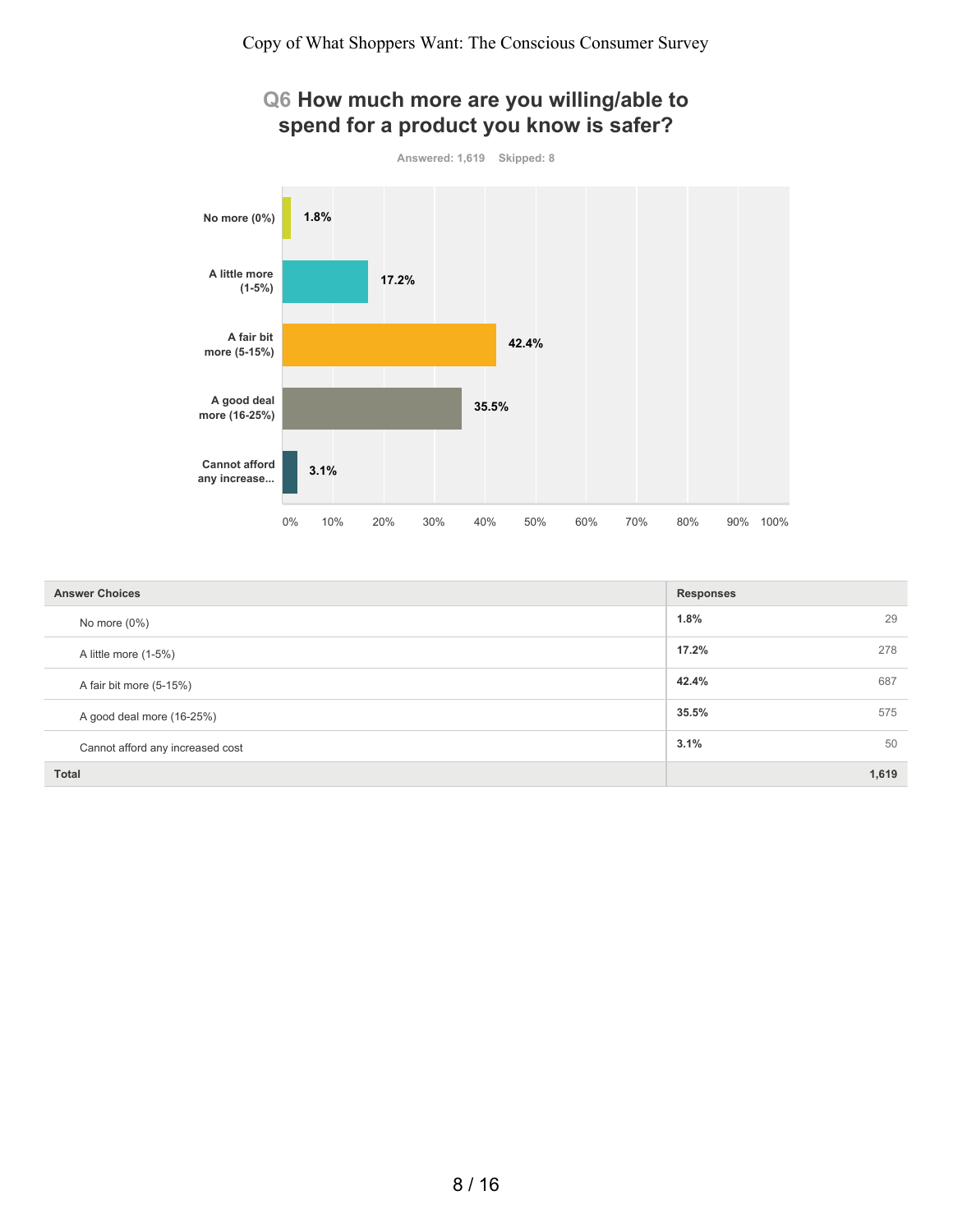# **Q7 Are you more likely to buy a product if it has an independent third-party seal of approval?**



| <b>Answer Choices</b> | <b>Responses</b> |
|-----------------------|------------------|
| Yes                   | 93.3%<br>1,479   |
| No                    | 6.7%<br>107      |
| <b>Total</b>          | 1,586            |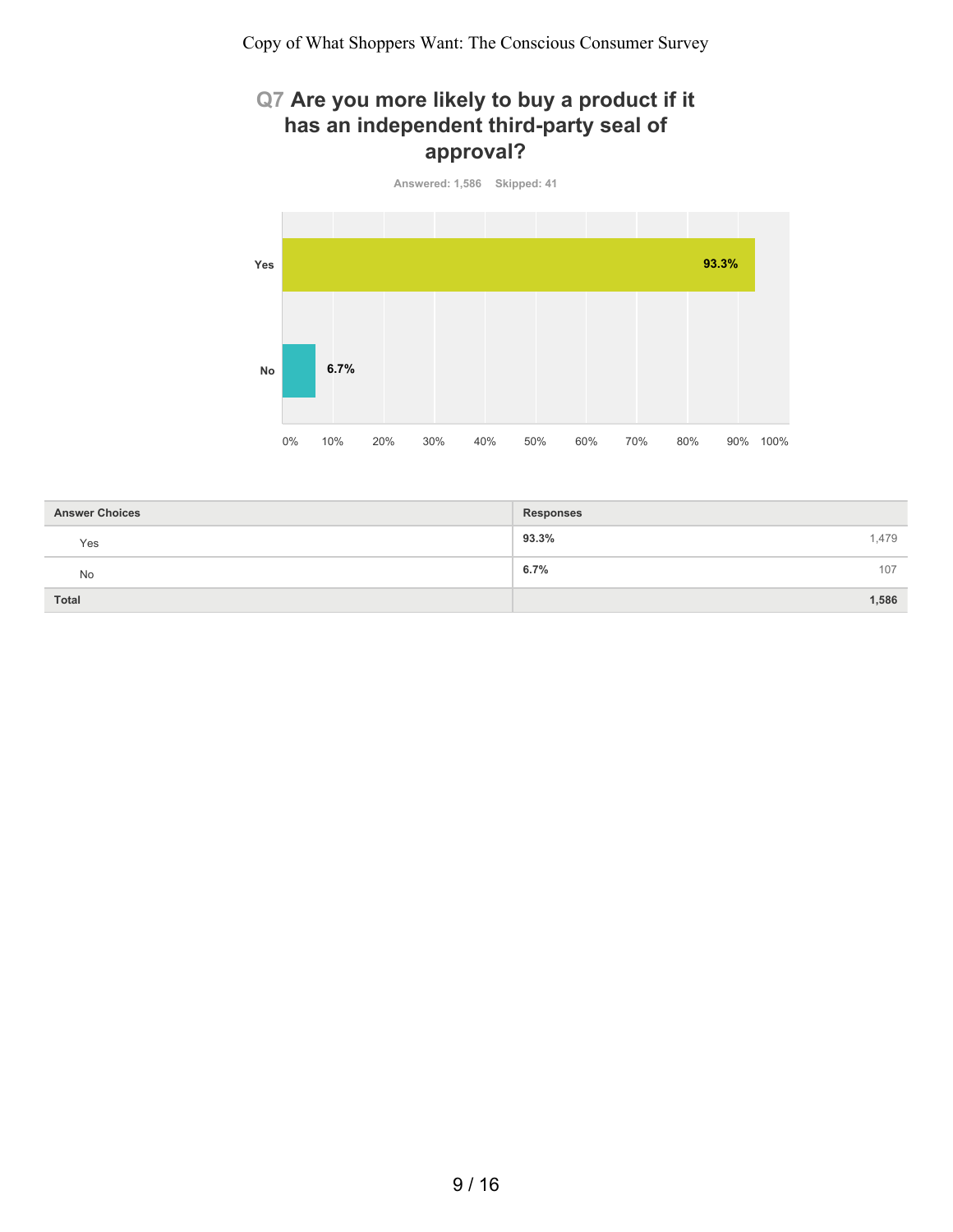## **Q8 If you answered Yes to the previous question, which of these types of seals is most important to you? (select top three)**



| <b>Answer Choices</b>           | <b>Responses</b> |     |
|---------------------------------|------------------|-----|
| Cruelty free                    | 58.1%            | 870 |
| Environmental / Eco / Green     | 1,311<br>87.5%   |     |
| Fair trade                      | 59.4%            | 890 |
| Human health                    | 50.5%            | 756 |
| Labor                           | 18.7%            | 280 |
| Recyclable                      | 53.1%            | 796 |
| Other (please specify)          | 11.7%            | 176 |
| <b>Total Respondents: 1,498</b> |                  |     |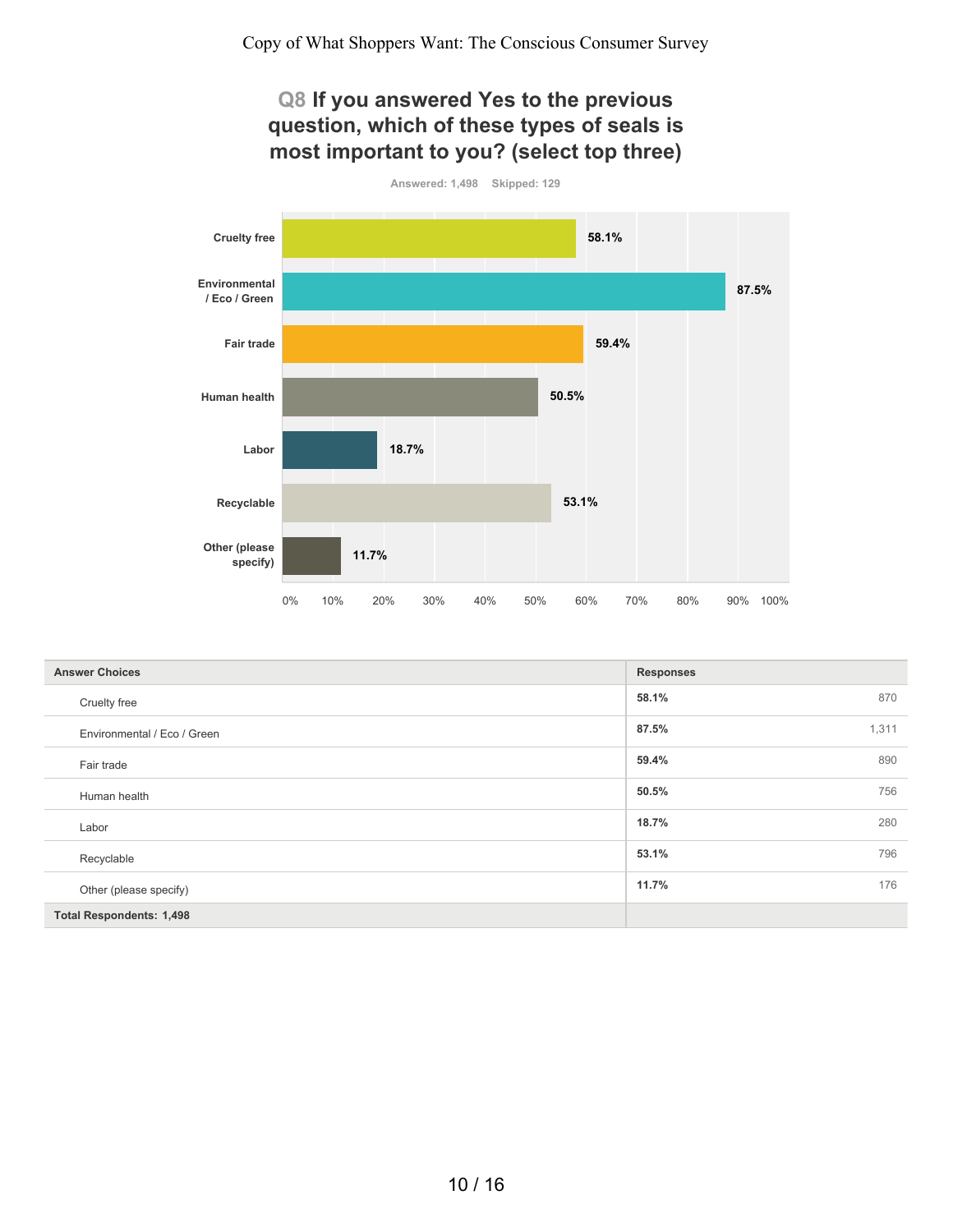

**Q9 Do you shop at any of these retailers? (select all that apply)**

| <b>Answer Choices</b>                                                          |       | <b>Responses</b> |  |
|--------------------------------------------------------------------------------|-------|------------------|--|
| Albertsons (or their subsidiaries such as Safeway, Jewel Osco, Acme or Shaw's) | 19.1% | 300              |  |
| Amazon                                                                         | 50.0% | 786              |  |
| Amazon and I'm an Amazon Prime member                                          | 42.0% | 660              |  |
| Best Buv                                                                       | 32.0% | 504              |  |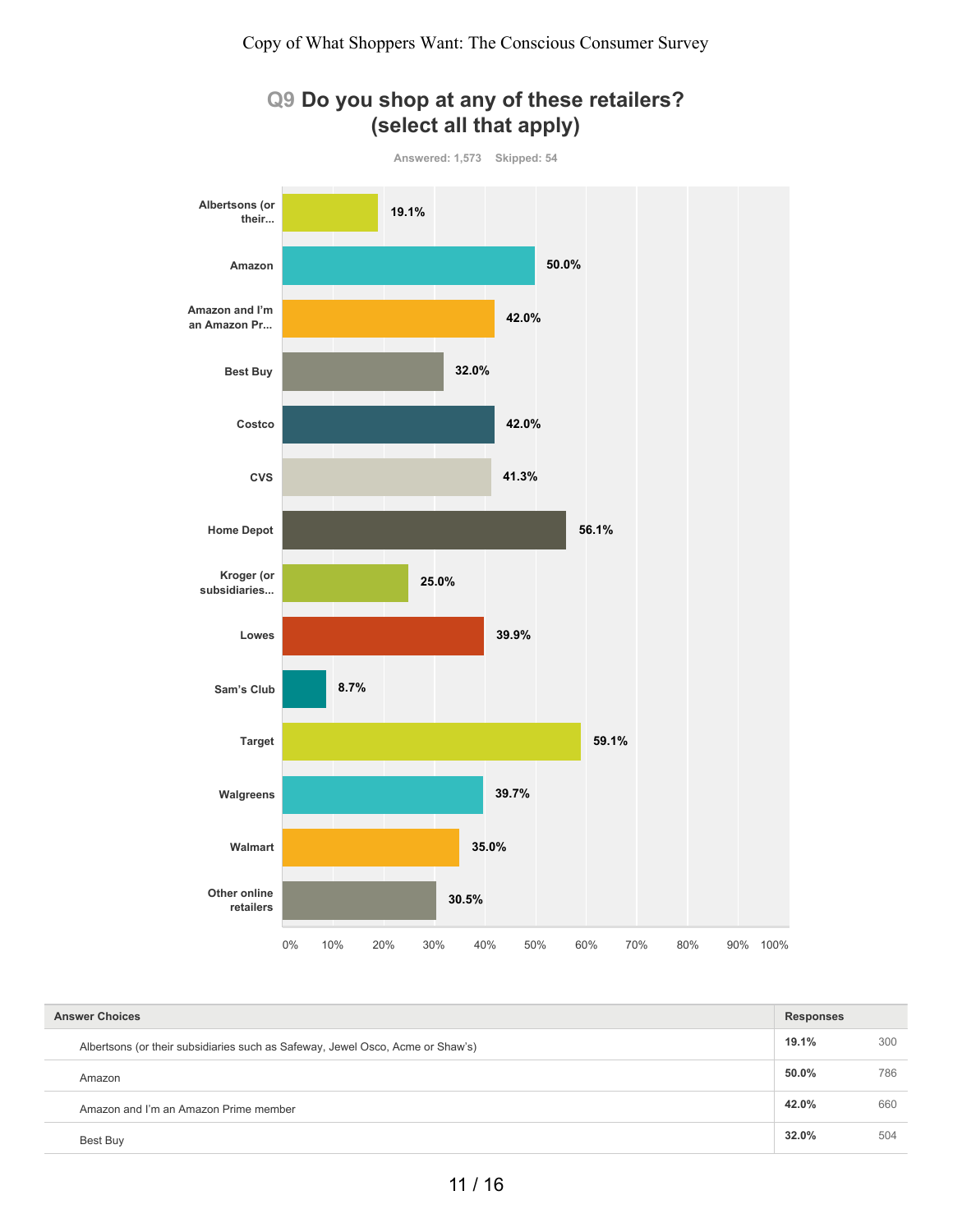#### Copy of What Shoppers Want: The Conscious Consumer Survey

| Costco                                                               | 42.0% | 661 |
|----------------------------------------------------------------------|-------|-----|
| CVS                                                                  | 41.3% | 650 |
| Home Depot                                                           | 56.1% | 882 |
| Kroger (or subsidiaries such as Ralphs, Harris Teeter or Fred Meyer) | 25.0% | 394 |
| Lowes                                                                | 39.9% | 627 |
| Sam's Club                                                           | 8.7%  | 137 |
| Target                                                               | 59.1% | 930 |
| Walgreens                                                            | 39.7% | 624 |
| Walmart                                                              | 35.0% | 551 |
| Other online retailers                                               | 30.5% | 479 |
| <b>Total Respondents: 1,573</b>                                      |       |     |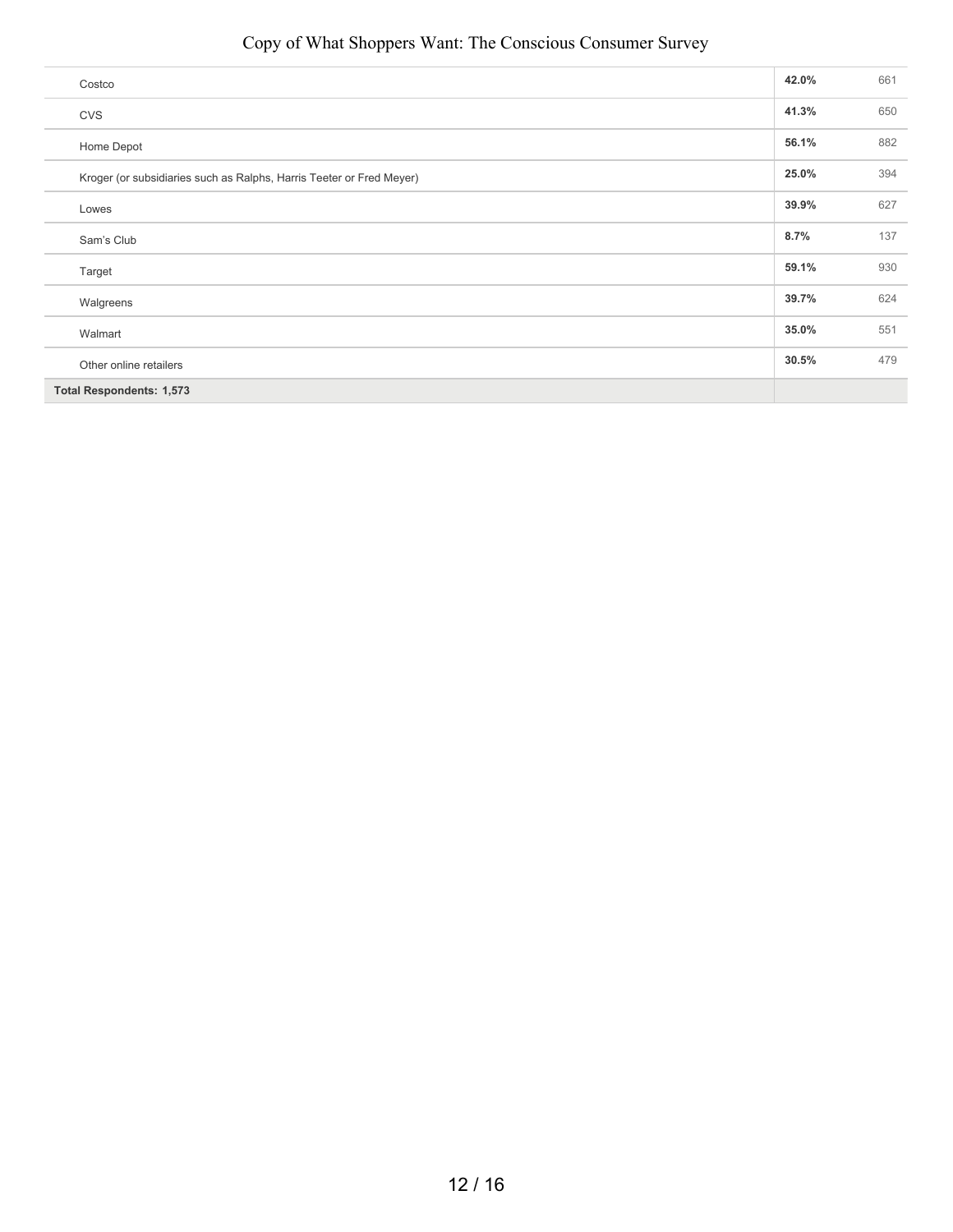

| <b>Answer Choices</b>       | <b>Responses</b> |       |
|-----------------------------|------------------|-------|
| No kids                     | 37.1%            | 562   |
| Young children 0-5          | 11.4%            | 172   |
| Children between 6-10       | 9.8%             | 148   |
| Children 11 years and above | 28.7%            | 435   |
| Not applicable              | 13.1%            | 198   |
| <b>Total</b>                |                  | 1,515 |

# **Q10 Do you have children? (optional)**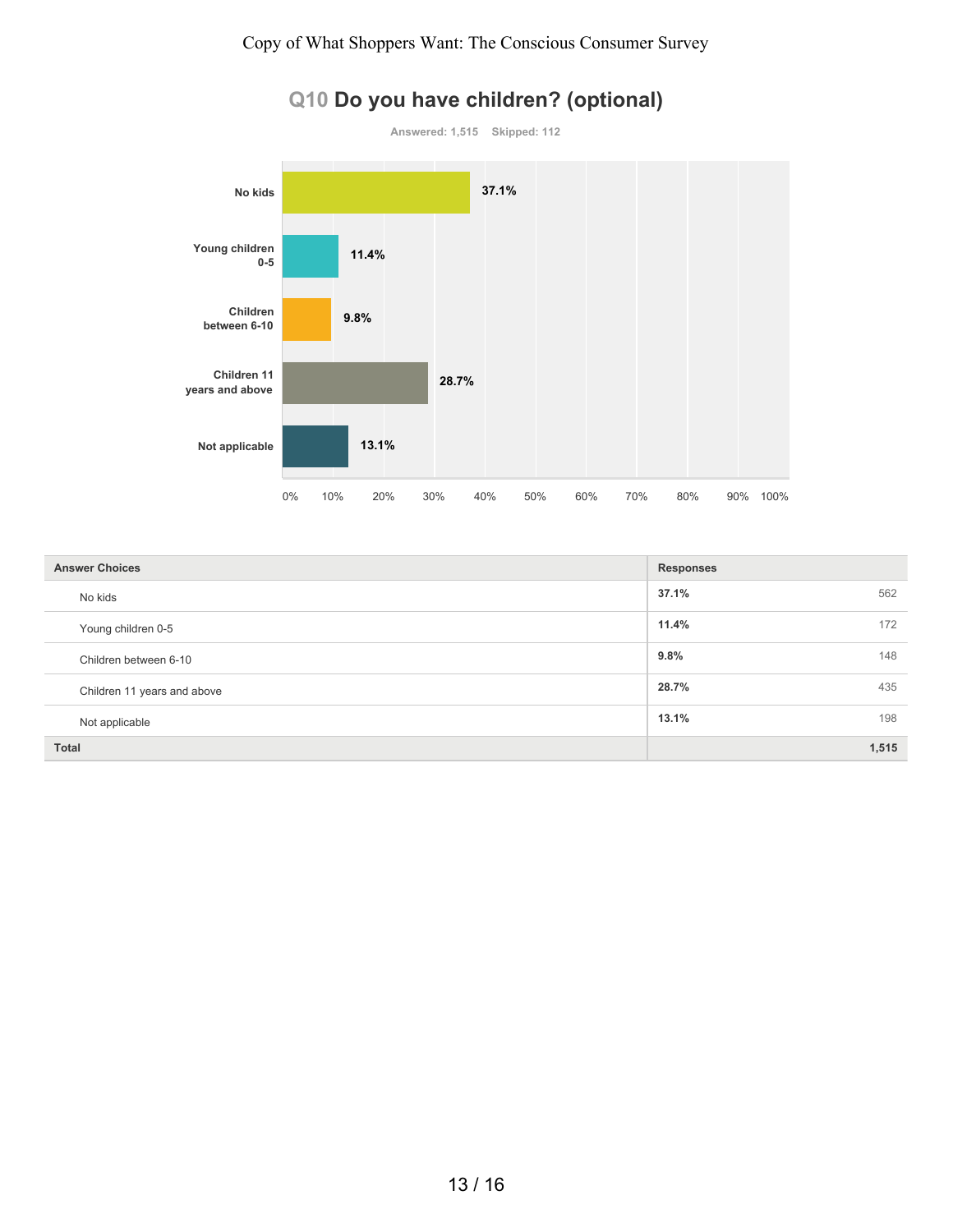

|  |  |  |  |  | Q11 How old are you? (optional) |
|--|--|--|--|--|---------------------------------|
|--|--|--|--|--|---------------------------------|

| <b>Answer Choices</b> | <b>Responses</b> |
|-----------------------|------------------|
| 20-29                 | 4.0%<br>60       |
| 30-39                 | 15.5%<br>232     |
| 40-49                 | 21.7%<br>324     |
| 50-59                 | 19.8%<br>296     |
| 60-69                 | 25.1%<br>375     |
| $70+$                 | 14.0%<br>209     |
| Total                 | 1,496            |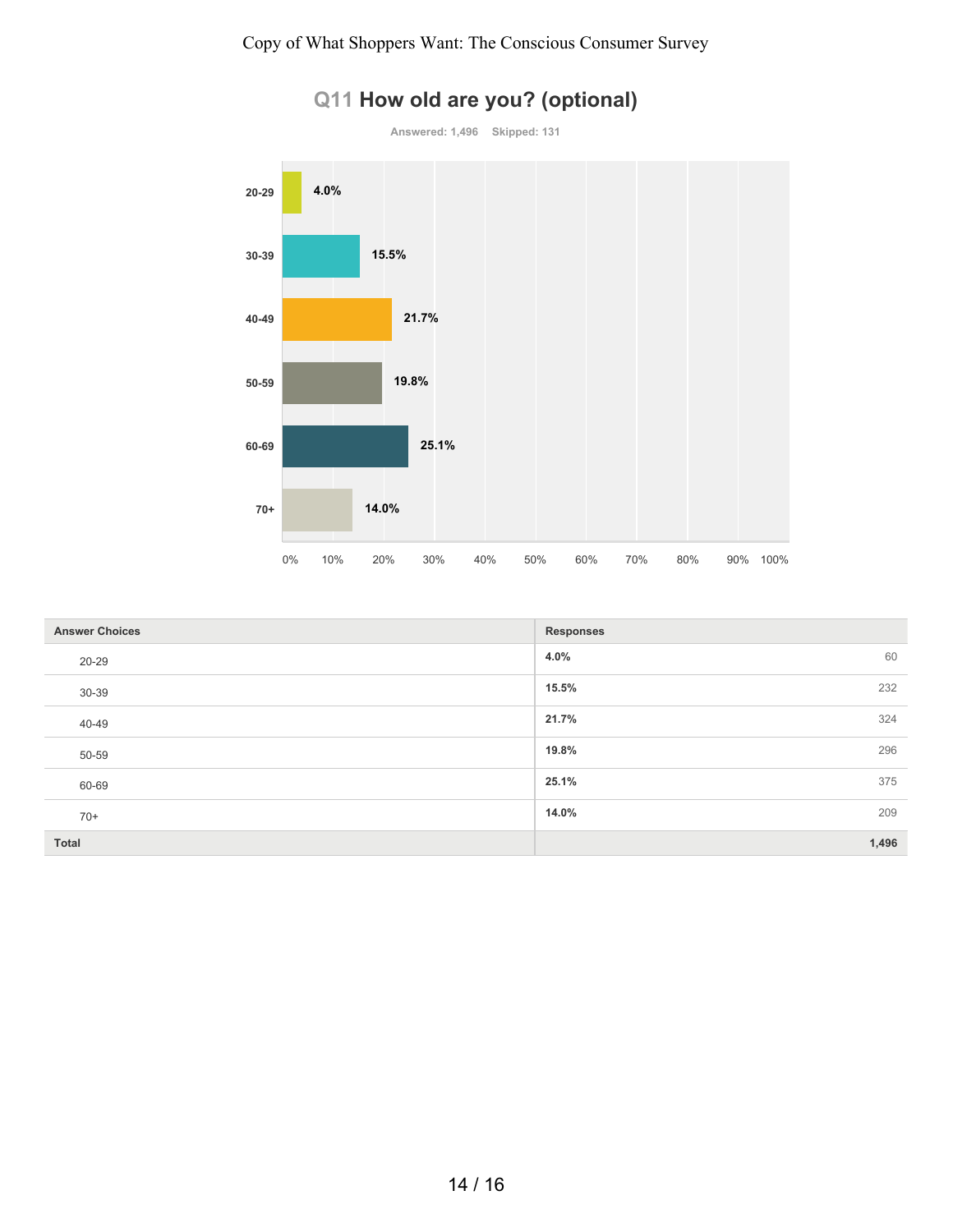# **Q12 Gender (optional)**



| <b>Answer Choices</b> | <b>Responses</b>       |
|-----------------------|------------------------|
| Female                | 1,197<br>80.5%         |
| Male                  | 286<br>19.2%           |
| Other                 | 0.3%<br>$\overline{4}$ |
| <b>Total</b>          | 1,487                  |